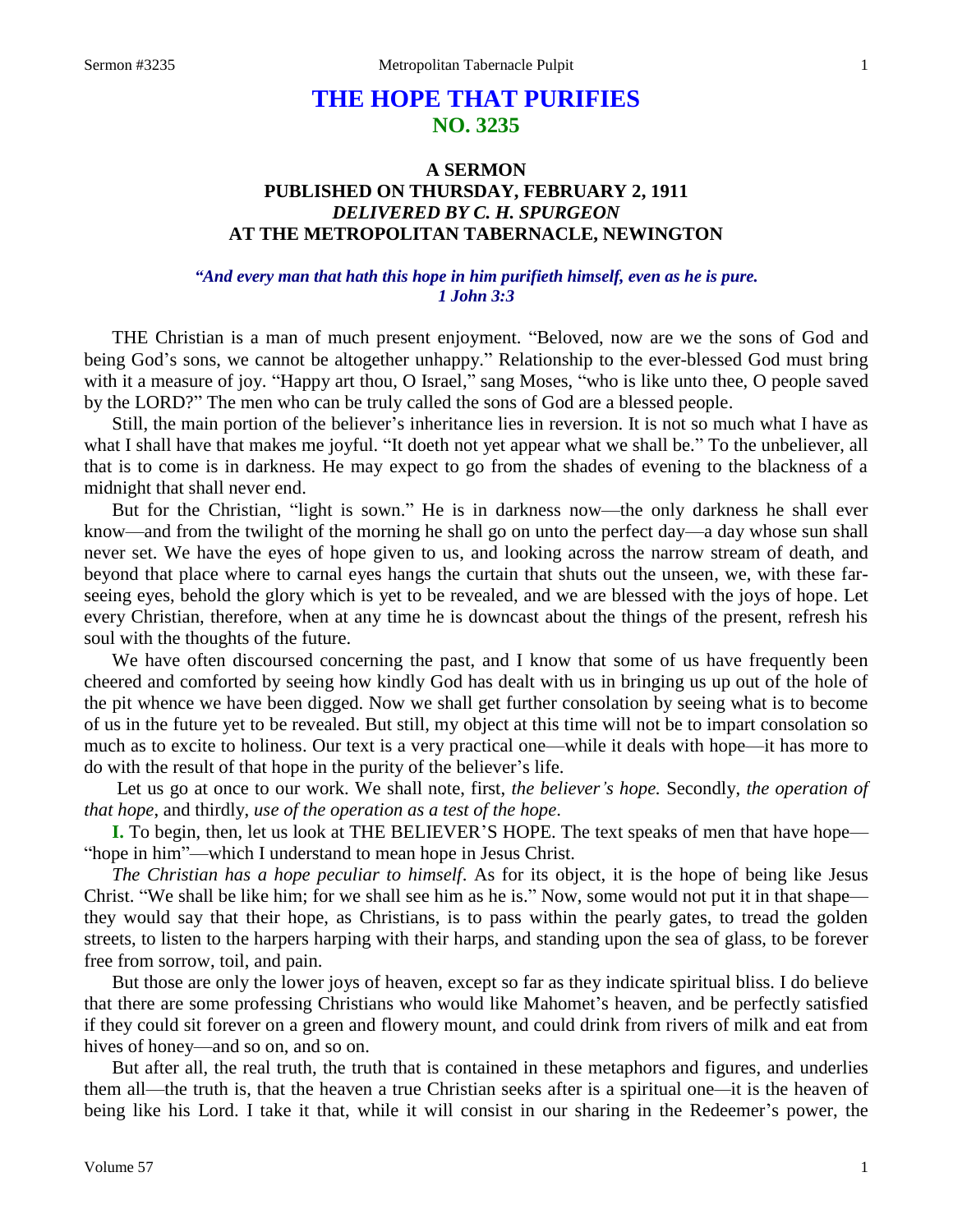Redeemer's joy, and the Redeemer's honor, yet, from the connection of the text, it lies mainly in our being spiritually and morally like Him—being purified, even as he is pure.

I must frankly confess that of all my expectations of heaven, I will cheerfully renounce ten thousand things if I can but know that I shall have perfect holiness, for, if I may become like Jesus Christ as to His character—pure and perfect—I cannot understand how any other joy can be denied me. If we shall have that, surely we shall have everything. This, then, is our hope, that "we shall be like him, for we shall see him as he is."

Every man sees morally what he himself is. A man who is bad sees evil—he is blind to good. The man who is partially like Christ has only a partial view of Christ. You might almost know your own character by your view of Jesus. If your eye sees not inexpressible beauty in Him, it is your eye that is to blame, for He is altogether lovely.

And when the eye of our inward nature shall come to see Jesus as He is, then we may depend upon it that we are like Him. It is the pure in heart that see God, because God, the inexpressibly-pure One, can only be seen by those who are themselves pure. When we shall be perfectly pure, we shall be able to understand Christ—and when we understand Christ, or see Him as He is, as we shall do at His appearing, then we shall be like Him—like Him free from sin, like Him full of consecration to God, like Him pure and perfect.

Today, He is Conqueror over sin and death and hell. He is superlative in His virtue and His holiness, He has conquered all the powers of evil, and one day we too shall put our foot on the old dragon's head, we too shall see sin bruised beneath us, and shall come off "more than conquerors through him that loved us." This, then, is our hope—that we shall be like our Head when we shall see Him as He is.

But why do we expect this? *What is the ground of our hope?* The context shows us that we do not expect to be like Christ because of anything that is in us by nature, or any efforts that we ourselves can make. The basis of all is divine love—for observe, the chapter begins—"Behold, what manner of love the Father hath bestowed upon us, that we should be called the sons of God." We expect to be like Christ, the Beloved of God, because we also are beloved of God. It is according to the nature and purpose of the love of God to make its object like God. We therefore expect that divine love will work with divine light and divine purity and make us into light and purity too.

The apostle goes on to say that we have been called the sons of God and that we really are God's sons. [See Sermon #1934, "And We Are"—A Jewel from the Revised Version] Well, that is another ground of our hope—we hope to be like Christ because the sons of God are like each other. It is the Lord's purpose that Jesus Christ shall be the firstborn among many brethren. "Whom he did foreknow, he also did predestinate to be conformed to the image of his Son, that he might be the firstborn among many brethren." Very well then, since we are adopted into the divine family and are to be made like our Elder Brother, we, therefore, believe that we shall one day be like the Lord Jesus Christ in the perfection of His excellence.

Then we have this further buttress for our hope, if it be not a main pillar of it—that we are now one with Jesus Christ and therefore, "when he shall appear, we shall be like him." There is an intimate connection between our souls and Christ. He was hidden from the world and the world knew Him not and therefore, we are hidden and the world knows us not. He is to be revealed—there is to be a day of His manifestation to angels and to men. And when He is manifested, we shall be manifested too. Knowing that we are united to Christ by sacred mysterious bonds, we, therefore, expect that when we shall see Him as He is, we shall be like Him.

Still, for simplicity's sake, it is well to say that the basis of our hope lies altogether in Him. "Every man that hath this hope *in him* purifieth himself." Beloved, all true hope is the hope in Christ. If your hope lies in yourself, it is a delusion. If your hope rests upon any earthly priest, and not upon this one great Apostle and High Priest of our profession, your hope is a lie.

If your hope stands with one foot upon the work of Christ and the other foot upon your own resolutions or merits, your hope will fail you. "Hope in him" is the only hope which can be acceptable to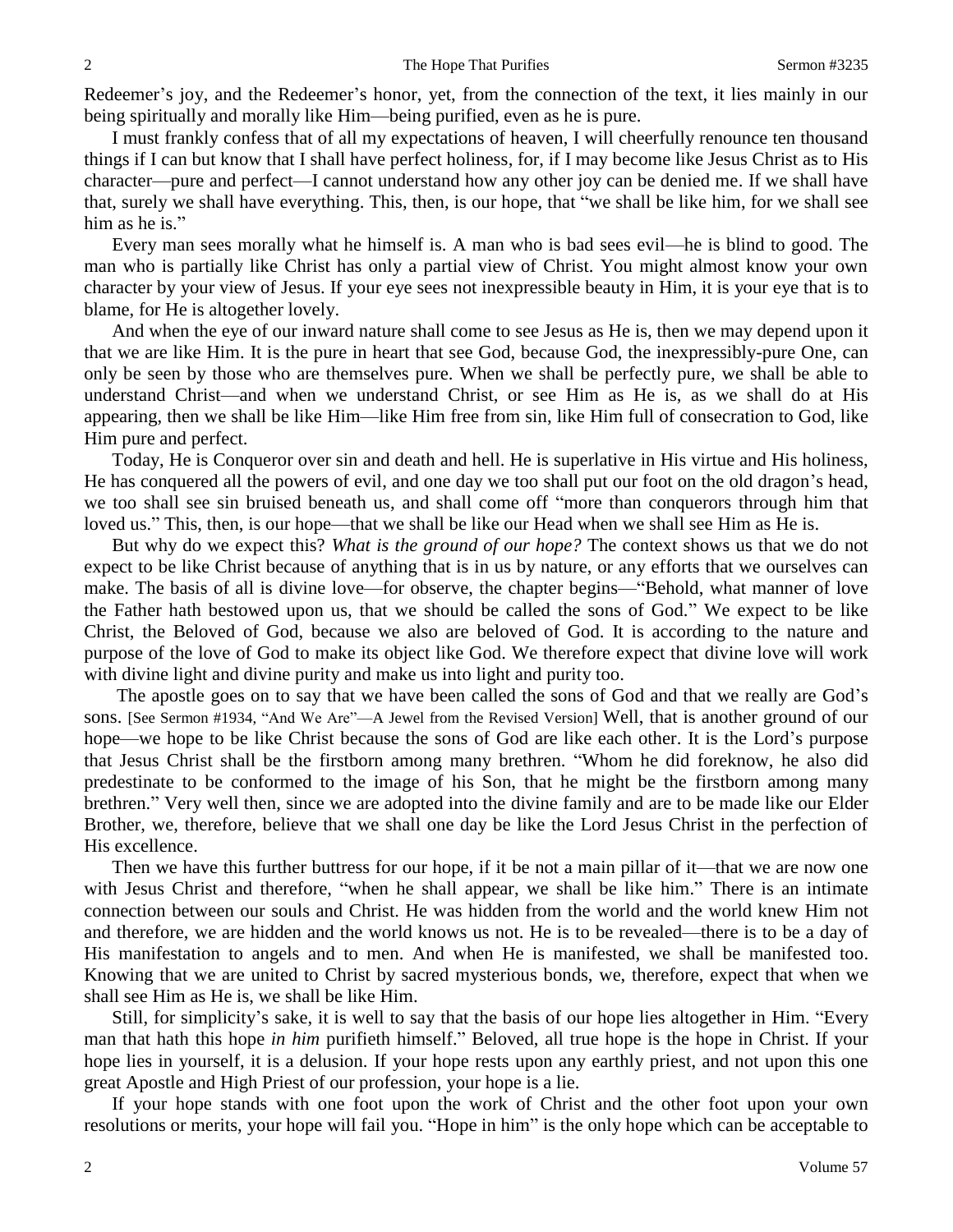God, the only hope which will bear the stress of your weight, the only hope which will stand the test of your dying hour and of the day of judgment.

Our hope, then, of being like Christ is a hope in Christ. We are trusting Him. We are depending upon Him. If He does not make us like Himself, our hope is gone. If ever we are to get to heaven, it will be through Him, and through Him alone. Our hope is in Him from top to bottom. He is our Alpha and our Omega, the beginning and the end. There our hope begins and there our hope ends. You, O Christ, are all our confidence! We know of none beside.

This, then, is the believer's hope—a hope to be made like Christ, a hope based upon Christ.

**II.** But now, coming to the practical business of the sermon, our text speaks of THE OPERATION WHICH HOPE HAS UPON THE SOUL. "Every man that hath this hope in him purifieth himself."

*It does not puff him up—it purifies him*. I know there are some who will say, "Well, if I had a hope, a sure hope, a full assurance and confident expectation that I should go to heaven, I think I should feel myself to be someone very great." Yes, very likely *you* would. But then you do not possess such a hope and God does not intend to give it to you while you are in your present condition.

But when the Lord makes a man His child—then He takes away the evil heart out of his flesh. When He shows a man His great love to him, He humbles him, He lays him low, and so the expectation of heaven and of absolute perfection never exalts a man. If any man can say, "I am sure of heaven, and I am proud of it," he may take my word for it that he is secure of hell!

If your religion puffs you up, puff your religion away, for it is not worth a puff. He who grows great in self-esteem through the love of God knows not the love of God in truth, for the love of God is like the fish that the Lord put into Peter's boat—the more full the boat became, the more quickly it began to sink. O Lord, the more the glories of Your love shall strike my eyes, the humbler I shall lie!

Again, a man who has this hope of heaven in himself—let me correct myself—a man who has this hope of perfection in himself—finds that *it does not give him license to sin*. I have heard a thoughtless person say, "If I had a good hope of being saved and knew that I should go to heaven, I should live as I liked." Perhaps *you* would, but then *you* have not that hope—and God will not give it to you while you are in such a state that you would like to live in sin.

If a Christian man could live as he liked, how would he live? Why, he would live absolutely without sin. If the Lord would indulge the newborn nature of His own children with unrestricted liberty, in that unrestricted liberty they would run after holiness. The unrenewed heart would like to sin, but the renewed heart quite as eagerly loves to obey the Lord. When the Lord has changed you, He can give you not only a hope but a full assurance that that hope shall come true, and yet you will walk all the more carefully with your God, for, "every man that hath this hope in him purifieth himself, even as he is pure."

This hope, then, does not puff up and does not lead to license. You can see why it is so. *Gratitude leads to holiness*. Any man who feels, "God has saved me and I am on the way to being made like Christ"—if he be a man at all (and he must be to feel that), will say, "Now that I owe all this to God, how can I show forth my gratitude to Him?" He would be a brute, he must be a devil, he would be seven thousand devils in one who would say, "God is doing all this for me and therefore, I will continue in sin."

Well did the apostle say of such men that their damnation is just. But where there is the good hope of heaven, the man naturally says, "O my Lord, have You loved me so much, and have You provided such a glorious portion for me hereafter? Then, now I will obey You in everything, I will serve You with my whole heart and soul. Help me to run in the way of Your commandments."

Such a man, when led of the Spirit, also feels that *holiness is congruous to his expectations*. He expects to be like Christ. Very well, then, he says, "I will try to be like Christ. If I am to be the possessor of a perfect nature, the most natural thing is that I should begin to seek after it now." If the Lord intends to make you heirs of immortality to dwell at His right hand, does it seem right that you should now live as others do? Suppose you know tonight (and I hope many of you do) that, ere long you will be at God's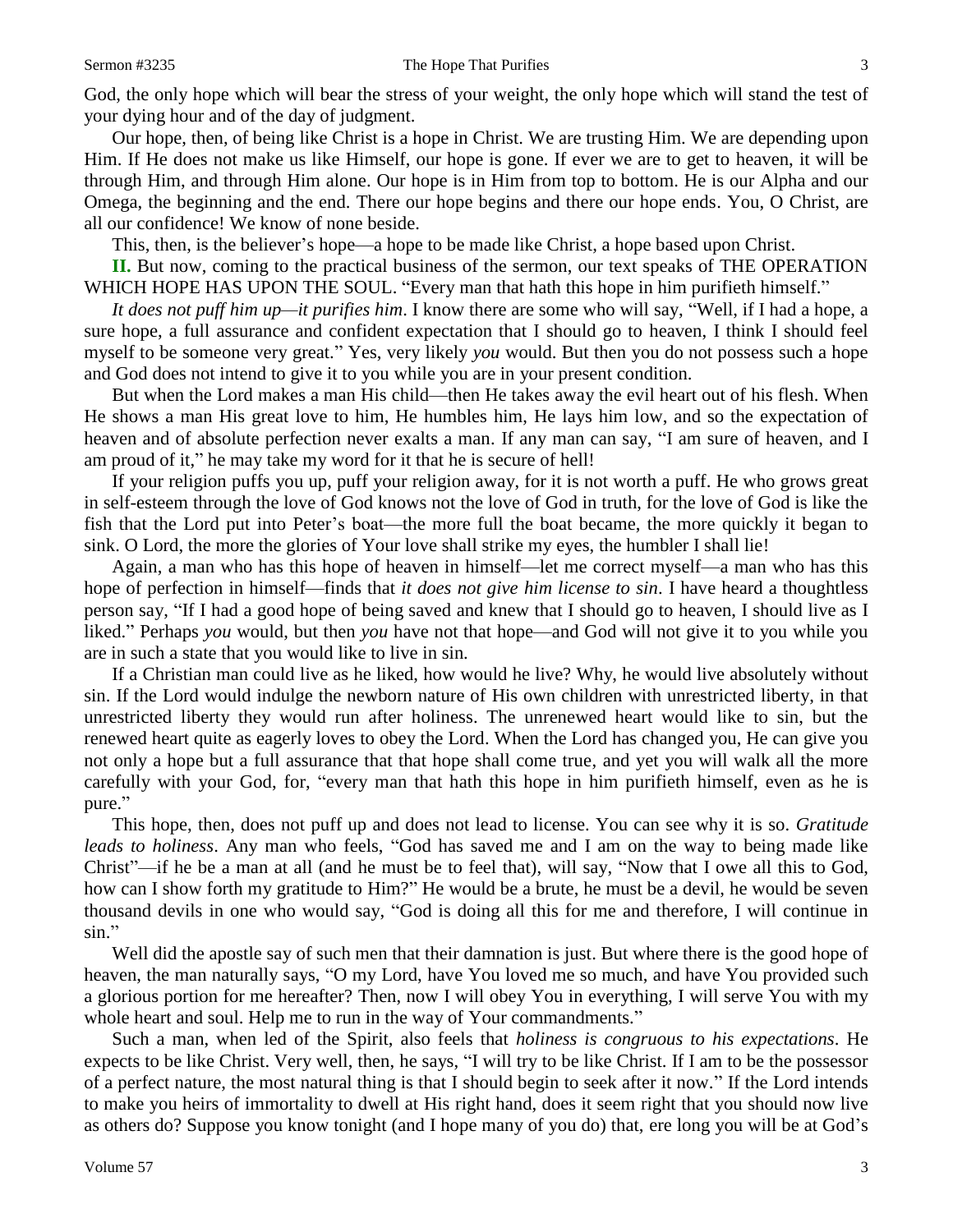right hand—does it not seem a shameful thing that you should go and become a drunkard, or that you should be dishonest?

King Lemuel's mother said to him, "It is not for kings, O Lemuel, it is not for kings to drink wine; nor for princes strong drink," and surely, it is not for children of God to drink the wines of sin and go after the sweets of iniquity. It is not for princes of the blood imperial, descended from the King of kings, to play with the filthy lewdnesses of this time and with the sins of earth. Surely an angel would not stoop to become a carrion crow—neither can we suppose it congruous, nor does it appear seemly, that he who is brother to the Lord Jesus Christ, and who is to dwell forever where Jesus is, should be found in the haunts of sin. The very natural fitness of things, under the blessing of God's Spirit, leads the child of God to purify himself, since he expects to be completely like Christ ere long.

Now, without tarrying longer upon that part of the subject, let me notice that *the believer is here said to purify himself*. If we are very orthodox, we can afford to use language that does not look so, but people who are heterodox usually have to be extremely guarded in their expressions. Now we do not believe that any man actually purifies himself, yet the text says that, "every man that hath this hope in him purifieth himself." We believe that the Holy Ghost purifies sinners by applying to them the precious blood of Jesus. We sing,—

> *"Let the water and the blood, From Thy riven side which flowed, Be of sin the double cure, Cleanse me from its guilt and power."*

We look to God for all purity, believing that He is the Creator of it. Still, the text says that "every man that hath this hope in him purifieth himself"—that is to say, God the Holy Spirit so works in every man who has a true hope, that he labors to become purified and uses all possible means to overcome sin, and to walk in righteousness. While I am speaking upon this point, may each one of us be examining himself! When a man has a true hope in Christ, he begins to purify himself by the power of the Holy Spirit.

First, *he puts away all the grosser sins*. Perhaps before conversion, he had been unchaste. He had been lewd in language and in act, or he had been dishonest, or he had been a blasphemer. Conversion does away with all that. I have sometimes been astonished and delighted when I have seen how readily these sins are put to death. They are taken out to the block and executed. Many a man who had never lived a day without swearing, has never had a temptation to it from the moment of his conversion. So thoroughly does God renew the heart that these grosser sins go at once.

But there are sins of the flesh which, though we are purged from them, will endeavor to return—and hence the man who has a hope of heaven will purify himself every day from them. He will hate the very thought of those sins, and any expressions or actions that might tend towards them. He abhors them, he flees from them, for he knows that, if he begins to dally with them, he will soon go from bad to worse. He understands that, in this warfare, to fly is the truest courage, and therefore, from such sins of the flesh he daily flees, like Joseph fled from Potiphar's wife, even though he would leave his garment behind him, that he may get away from them. So he "purifies himself."

Then *he purifies himself from all evil company*. Those spirits that he once thought choice, he now avoids. If they will go with him to heaven, he will be glad that they should join his company. But if they will neither repent of sin nor believe in Jesus, he says to them, "You can be of no service to me." If he can help them to heaven, he seeks them out and tries to win them—but when they ridicule him, he is afraid lest their example may be injurious to him, and he shuns them and seeks better company. So he "purifies himself."

Then *he begins, from that day forth, and till he dies, he continues seeking to purify himself*. Perhaps, first, he does not know some things to be sin which he afterwards finds out to be so. As the light gradually shines into his soul, he puts away this, and that, and the other with a strong and resolute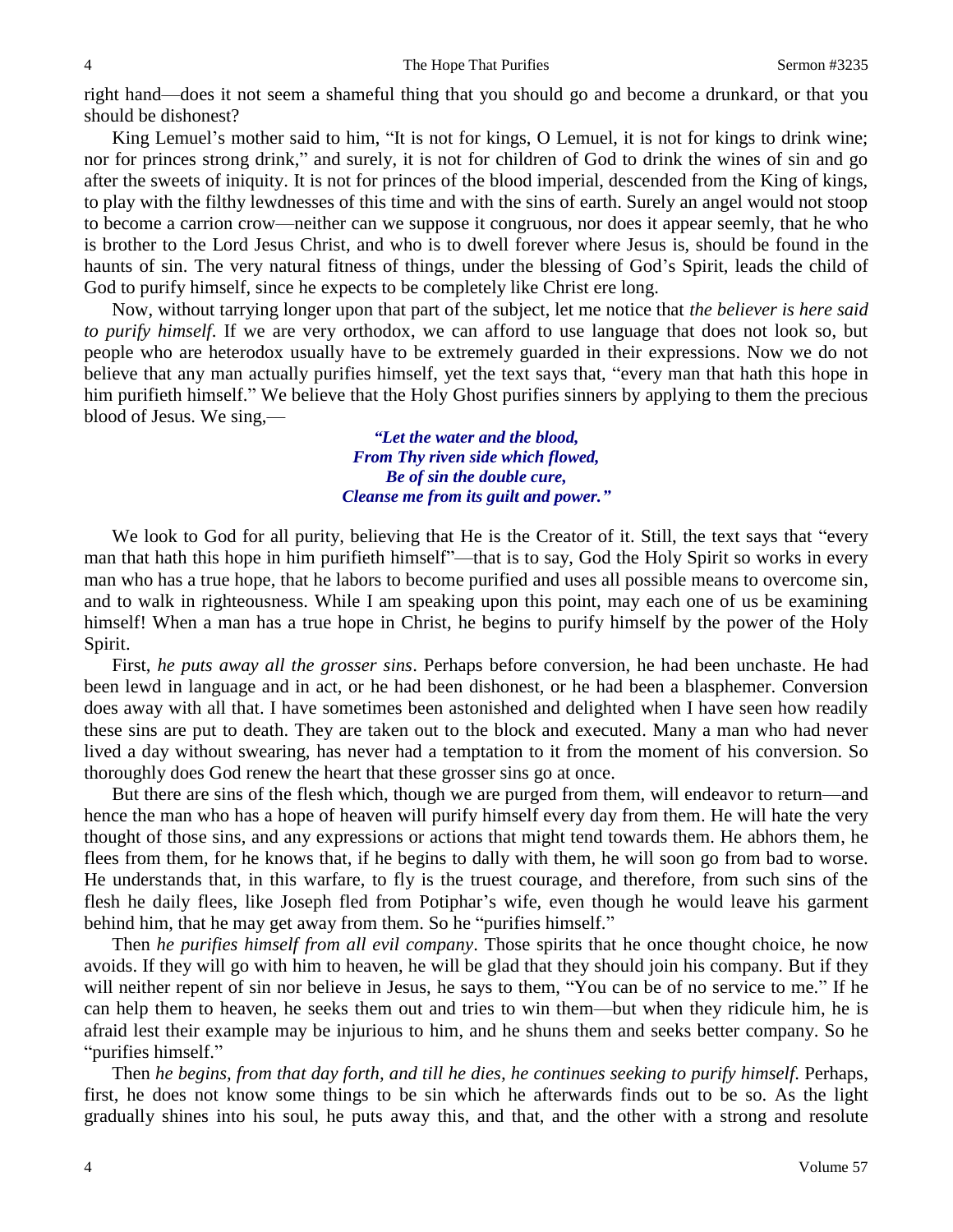### Sermon #3235 The Hope That Purifies 5

hand—and if there was some sin that pleased him much—which was to him like a right hand or a right eye, he cuts it off, or tears it out, for having a hope of heaven in him, he knows he cannot take any sin to heaven—and he does not want to do so. He puts it away. He knows that he must put it away before he can enter into eternal life.

Soon, he finds out that there are certain sins in his nature which more readily overcome him than any others do. Against these he sets a double watch. Possibly he has a quick temper. Over this he grieves very much and he earnestly prays to God, "O Lord, subdue my evil temper! Guard my tongue, lest I say bitter words, and my heart, lest I indulge in unkind feelings."

He finds himself in a certain trade, and if in such a trade there is sin (and most trades have some peculiar sin), he feels, "Then I will have nothing to do with it. If I cannot make money without sin, I will lose money, or change my business, but I will not do what is wrong."

He observes some sin that runs in his family—he knows that his household has some peculiar fault. Here, again, he cries to God, "Lord, purify me and purify my house from this evil thing!" He observes that there are certain sins in the district where he lives. Against these he cries aloud. He knows that there are sins peculiar to his position. If he a is rich man? He is afraid of growing worldly. Is he a poor man? He is afraid of becoming envious. He looks at his position and he observes what the peculiar sins of that position are, and then, in the power of the Eternal Spirit, he seeks to purify himself from all these sins.

Perhaps he is travelling for his health and he knows that many travelers, though they profess to be Christians, never observe the Sabbath and forget to a large extent the regular habits of devotion which they had at home. So he sets a double watch over himself in that respect.

Is he in great trial? Then he knows the temptation to impatience and murmuring will come and he tries to purify himself from that. Has he great pleasure? Then he knows the temptation will be to make this world his home and so he tries to purify himself from that. You see, brethren, under the power of God's Spirit, this purifying of the life is a great work to be done, but it is a work that every man that hath this hope in Christ will do. If he be indeed hoping in the Lord Jesus, this will be the great struggle and warfare of his life—to get rid first of this sin, and then of that other, that he may be wholly sanctified unto the Lord—a holy man, fitted for a holy heaven.

Now, then, how does he purify himself? I have shown you what he does, but by what means does he do it? *He does it, first, by noting the example of Christ*. The hoping man reads Christ's life and he says, "Here is my model, but I am far short of it. O God, give me all that there was in Christ! Take off from my character all the excrescences, for these must be excrescences if they were not in Christ." Familiarizing himself with the life of his Savior and getting to commune with Christ, he is thus helped to see what sin is and where sin is, and to hate it.

Then *he prays God to give him a tender conscience*. Oh! I wish that all Christians had tender consciences! I have heard of persons who are blind beginning to read with their fingers, but beginning late in life they have had some manual labors to perform which have hardened their fingers, so they could not read.

I am afraid that some of you have hard consciences, with two or three thicknesses or horny skin over them. You want to have the lancelet used to make your conscience tender again. It is a blessed thing to have a conscience that will shiver when the very ghost of sin goes by—a conscience that is not like our great steamships at sea that do not yield to every wave, but like a cork on the water, that goes up and down with every ripple, sensitive in a moment to the very approach of sin. May God the Holy Spirit make us so!

This sensitiveness the Christian endeavors to have, for he knows that, if he has it not, he will never be purified from his sin. He prays,

> *"Quick as the apple of an eye, O God, my conscience make! Awake my soul, when sin is nigh, And keep it still awake.*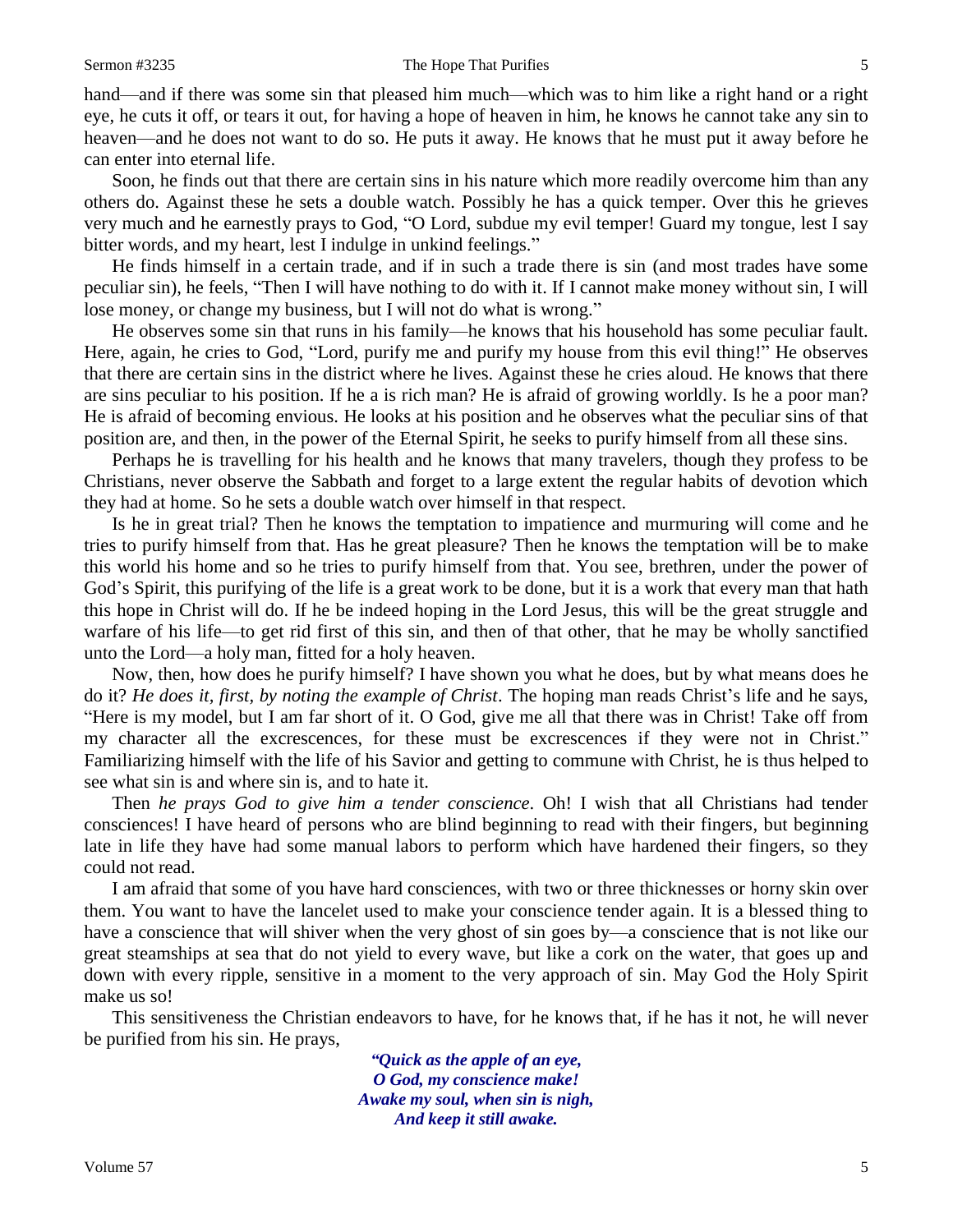*"Oh may the least omission pain My well-instructed soul; And drive me to the blood again, Which makes the wounded whole!"*

*He tries always to keep an eye to God and not to men*. That is a great point in purity of life. I know many persons whose main thought is earning other people's opinions. Their question is, "What will Soand-so say? What will the neighbors say? What will Mrs. Grundy say? What will be commonly thought of it?" You will never be a holy man till you do not care a fig what anybody says except your God—for a thing that is right is right anywhere. If it is right before the Lord, it is right although all the world should hiss it down.

Oh! that we had more moral courage, for moral courage is essential to true holiness! The man who has this hope in him will not say, "If the door is shut and nobody hears of it, I may feel free to do evil," or, "I am in a foreign country where the customs differ from those at home, therefore I will do as others do." No—such hypocrisy shows a rotten heart.

The man of God will say, "This is right before the Lord, and though no eye sees me to commend me, and though every tongue should speak against me to blame me, I will do the right and I will eschew the evil." This is one way in which the Christian "purifies himself."

And then *he notes the lives of others and makes them his beacons*. If you were sailing down the Thames, and saw a boat ahead of you that had run upon a shoal, there would be no necessity for you to go there to find out where the true channel was—you would let other shipwrecks be your beacons. So the Christian, when he observes a fault in another, does not stand and say, "Ah, see how faulty that man is!" Rather he says, "Let me shun that fault."

And when he sees the virtue of another, if his heart is right, he does not begin to pick holes in it and say, "He is not as good as he looks," but he says, "Lord, there is a sweet flower in that man's garden give me some of the seed of it—let it grow in my soul." So other men become both his beacon and his example.

A wise Christian tries to purify himself *by hearing a heart-searching ministry*. If the ministry never cuts you, it is no use to you. If it does not make you feel ashamed of yourself—aye! and sometimes halfangry with the preacher—it is not good for much. If it is all smoothing you the way the feathers go and making you feel happy and comfortable, be afraid of it, be afraid of it.

But if, on the contrary, it seems to open up old wounds and make the sores fester and the soul bleed before the living God, then you may hope it is a ministry which God is using for your lasting good. The true Christian not only wishes the preacher to search him, but his prayer is, "Search me, O God, and know my heart, try me, and know my thoughts." He does not want to live in sin, thinking it not to be sin, but he wants to get away from it.

I am afraid some Christians do not want to know too much of Christ's commands. There might be some very awkward ones and they do not want to attend to some of them. They are very pleased if they can get some minister to say that some of Christ's commands are non-essential and unimportant. Ah, dear friends, he is a traitor to his Master if he dares to say that anything that Christ says is unimportant. It is always important for a servant to do as his master tells him, and it is essential to comfort and to obedience that whatever the Lord has spoken, we should endeavor to perform in His strength.

I might continue thus to show you the way by which the Christian, who has a good hope, endeavors to purify himself, but I must just notice this one thing, that *he sets before himself Christ as his standard*. He purifies himself, even as Christ is pure. My dear friends, we shall make a mistake if we make anyone our model save the Lord Jesus Christ, for in any other life but His there will be sure to be something in excess.

I am sure it will be best for us, if we are Wesleyans, not always to try and do everything as John Wesley would do it. And if we are Calvinists, as much as we honor John Calvin, to remember that we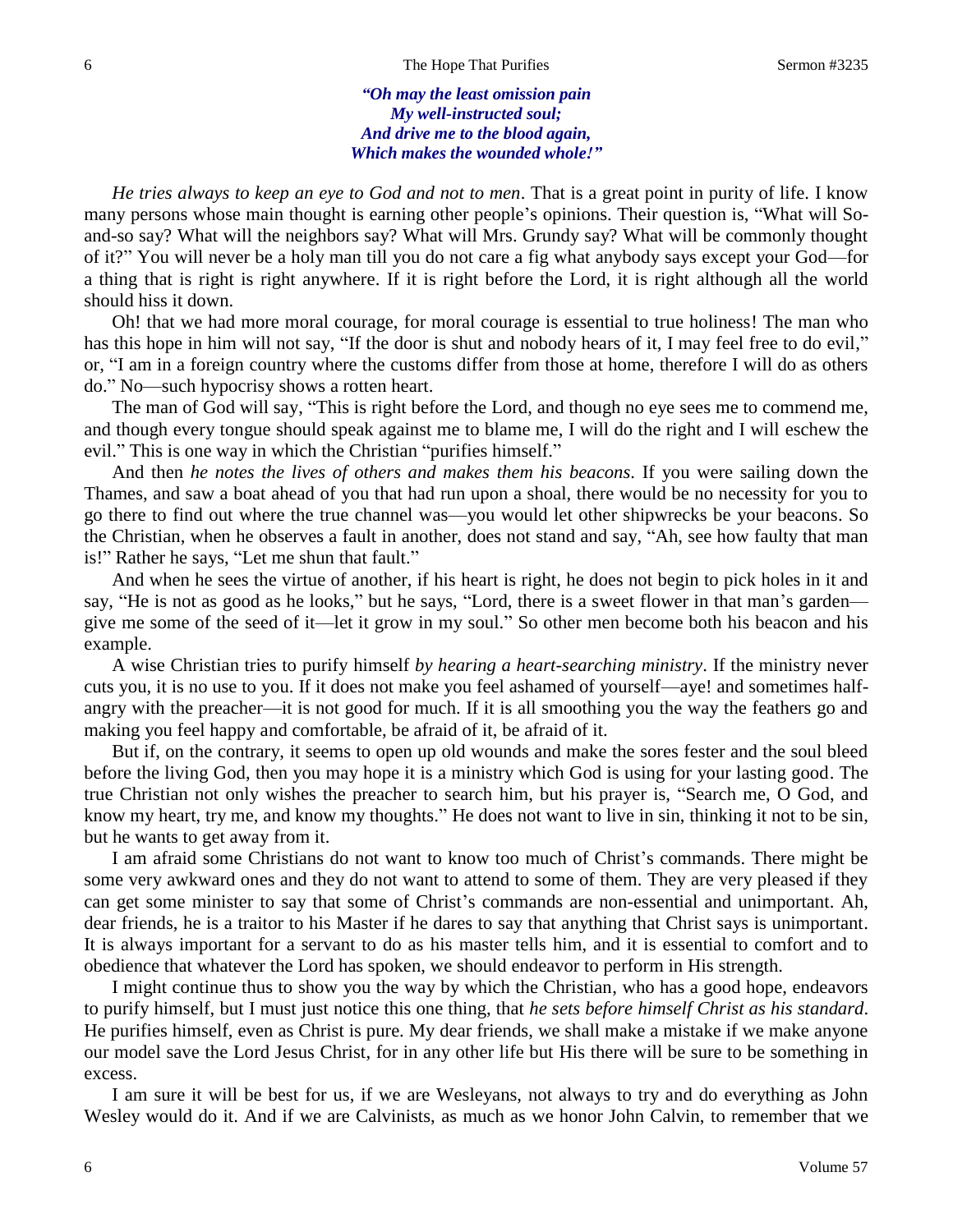shall go wrong if we try to season everything with the spirit of John Calvin. No man is fit to be a model for all men except the Savior who redeemed men.—

> *"Lord, as to Thy dear cross we flee, And plead to be forgiven, So let Thy life our pattern be, And form our souls for heaven.*

*"Help us, through good report and ill, Our daily cross to bear; Like Thee, to do our Father's will, Our brethren's griefs to share."*

In white, all the colors are blended. A perfectly white substance combines all the colors of the rainbow merged in true proportion, but green and indigo and red are only the reflections of a part of the solar rays. So John, Peter, Paul are parts of the light of heaven. They are differing colors and there is a beauty in each one of them. But if you want to get the whole of the rays of light, you must get to Christ, for all light is in Him.

In Him is not simply the red or the blue, but in Him is light—the true light, the whole of light. You are sure to get a lopsided character if any man shall be the copy after which you write. If we copy Christ, we shall, through the power of His Spirit, attain to a perfect manhood. O brethren, what a life-task is here for you! "Every man that hath this hope in him purifieth himself, even as he is pure."

We shall never be able, beloved, to throw down our weapons and say, "Now I have no more sin to fight with, no more evil to overcome." I have heard of some brethren who say that, but I think it must be a mistake. If there be a possibility of getting to that condition, I mean to get to it—and I would recommend you all to try after it.

But I think that till you die, you will have some evil to struggle with. As long as you are in this body, there will be enough tinder for one of the devil's sparks to set it alight. You will have need to keep on damping it and every moment be on the watchtower, even till you cross the Jordan. This is our life's business, and brethren, I do not know that you can have a better business, for while you are contending against sin—purifying yourselves by the precious blood of Jesus—you will be bringing honor and glory to God. Your heart will become a field in which the power and grace of God will be displayed, for He will come and purify you, He will be the real Purifier while He is using you to purify yourself.

**III.** I must stay no longer. But in the last place, USE THE TEXT AS A TEST. "Every man that hath this hope in him purifieth himself." Dear hearers, the question is, have we a true hope in Christ? If we have, we purify ourselves—we labor to purify ourselves even as Christ is pure.

There are some professors of religion who do the opposite to this—*they defile themselves*. I repeat it—they defile themselves. It is a shame that I should have to say it. They were baptized on profession of their faith, but they were never cleansed from their old sins. I have heard of persons who come to the communion table yet go to the table of the drunkard, too, but he that has the true hope in Christ purifies himself.

How can you be said to have that hope if you love such sin? I have heard of professed Christians and my cheek has blushed when I have heard it of them, who could sing wanton songs and do wanton acts, and yet say they had a hope of heaven. O sirs, do not deceive yourselves. You do lie! If you are not pure and chaste, you are none of God's children. You may fall into sin by surprise, but if you calmly and deliberately go to that which is unclean, how dwells the love of God in you?

I have known a man like to hear a good sermon, and also like to mingle with those who frequent the alehouse, and like to sing "a jolly good song." He was a boon companion of the wicked. Well, labor under no mistake, sir, "He that committeth sin is of the devil." It is no use making excuses and apologies—if you are a lover of sin, you shall go where sinners go.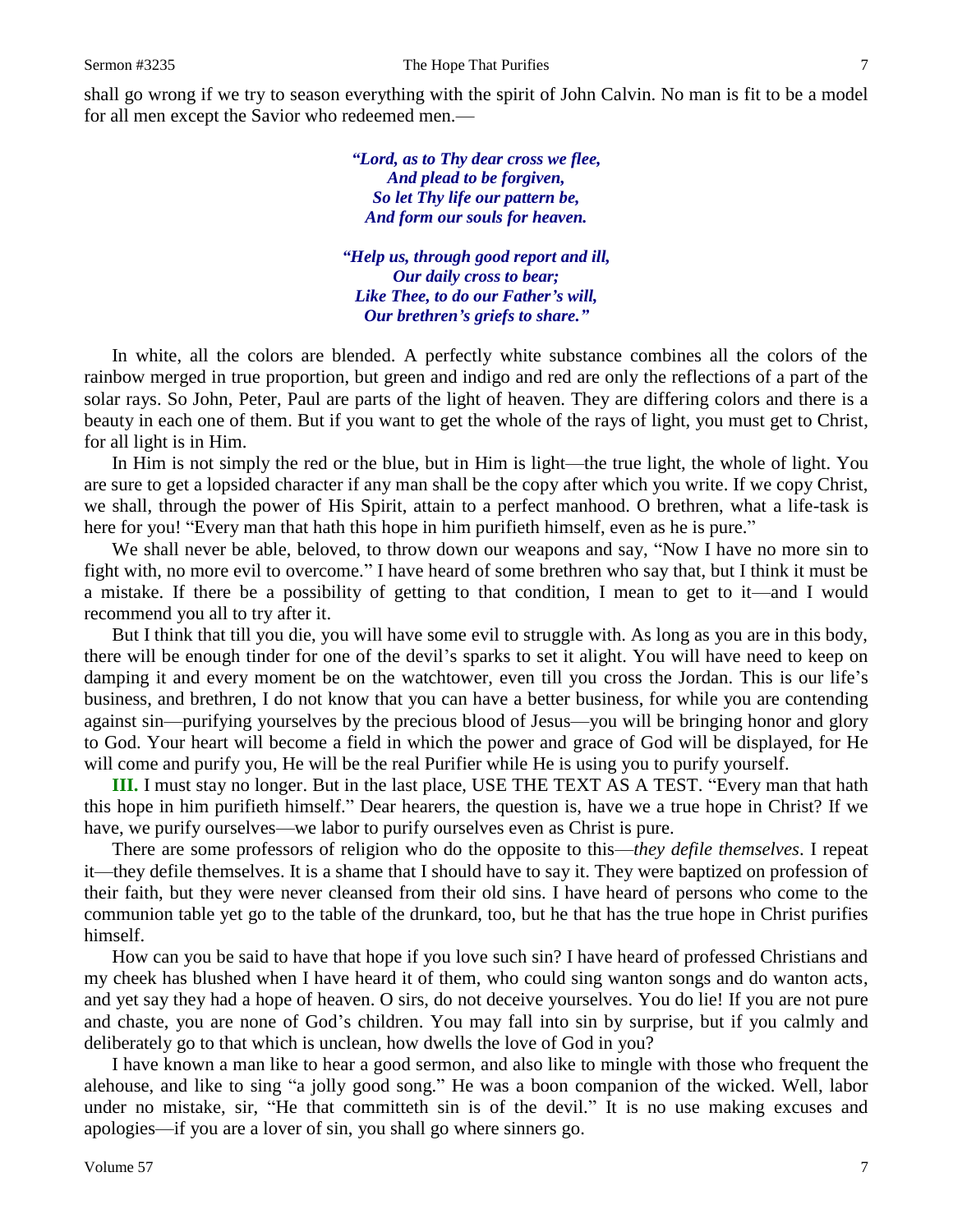If you who live after this fashion say that you have believed in the precious blood of Christ, I do not believe you, sir. If you had a true faith in that precious blood, you would hate sin. If you dare to say you are trusting in the atonement while you live in sin, you lie, sir. You do not trust in the atonement—for where there is a real faith in the atoning sacrifice, it purifies the man and makes him hate the sin which shed the Redeemer's blood.

After all, holiness is *the* test. So let the great fan throw up the chaff and the wheat together—and let the wind go through it, and blow the chaff away. You come here and sit as God's people sit, and sing as God's people sing, but ah, some of you are a disgrace to the profession you make—I know you are! May God forgive you and give you grace to repent of this your sin, and come to Jesus Christ and find pardon in His precious blood! This is, after all, the test, "Every man that hath this hope in him purifieth himself." How can he have that hope in Him if he defiles himself?

But there are some others who, while they do not actually defile themselves, yet *they let things go very much as a matter of course*. They do not purify themselves, certainly, but they float down the stream. If there is a good tone at home, they do not object to it—if there is an evil one, they do not rebuke it. If they are in the shop and someone speaks upon religion, they chime in. If anybody ridiculed it, perhaps they would not join in it, but they would get up in a corner and say nothing.

They never take sides with Christ, except when everybody else is on His side. True, they do not take sides with the devil, but they mean to be betweenites, and neutrals, and slippers-in. Well, you will slip, one of these days, into your appointed place and that, I think, ought to be a particularly low place in hell. A sinner who sins openly and honestly is a respectable sort of a fellow, but those mean creatures who try to get enough religion to cheat the devil with, but never come straight out and acknowledge Christ why, I think they deserve a double perdition.

They know better. They prove their knowledge by a little sneaking affection to the right and yet they cleave to the evil. The dead fish that float down this stream have only one fault, but down the stream it goes for that one fault. And the man who gives himself up to the current in which he is, proves himself to be spiritually dead.

What, sir? Did you never say, "No"? Did you never put your foot down and say, "I will not do this"? Others have to fight to win the crown and you expect to get it by lying in bed? Do you think there are crowns in heaven for those who never fight their sins? Do you believe that there are rewards in heaven for those who never followed Christ and never endured hardship for His sake? Nay, make no mistake you know not what the truth is.

The truth is in that famous picture of John Bunyan's. While I tell it to you again in my own words, may some of you be moved to make that picture true! He tells us that the Pilgrim saw, in the Interpreter's house, a beautiful palace. And on the top thereof there walked many persons clothed in gold. And from the roof there came the sweetest music that mortal ear had ever heard.

He felt that he would fain be on the top of that palace with those that there so happily basked in the sun. So he went to see the way thither and saw at the door that there stood a number of armed men who pushed back every person who sought to enter. Then he stood back in amazement. But he noted that there sat one at a table having a writer's ink-horn, and a brave man from the crowd, of stout countenance, came up and said, "Set down my name, sir!"

And when his name was set down on the roll, he at once drew his sword and began to cut his way through the armed men. The fight was long and cruel and he was wounded, but he gave not up the conflict till he had cut his way through, making a living lane through those that had opposed him. So he pressed his way in and the singers at the top of the palace welcomed him with sweet music, singing,—

> *"Come in, come in! Eternal glory thou shalt win."*